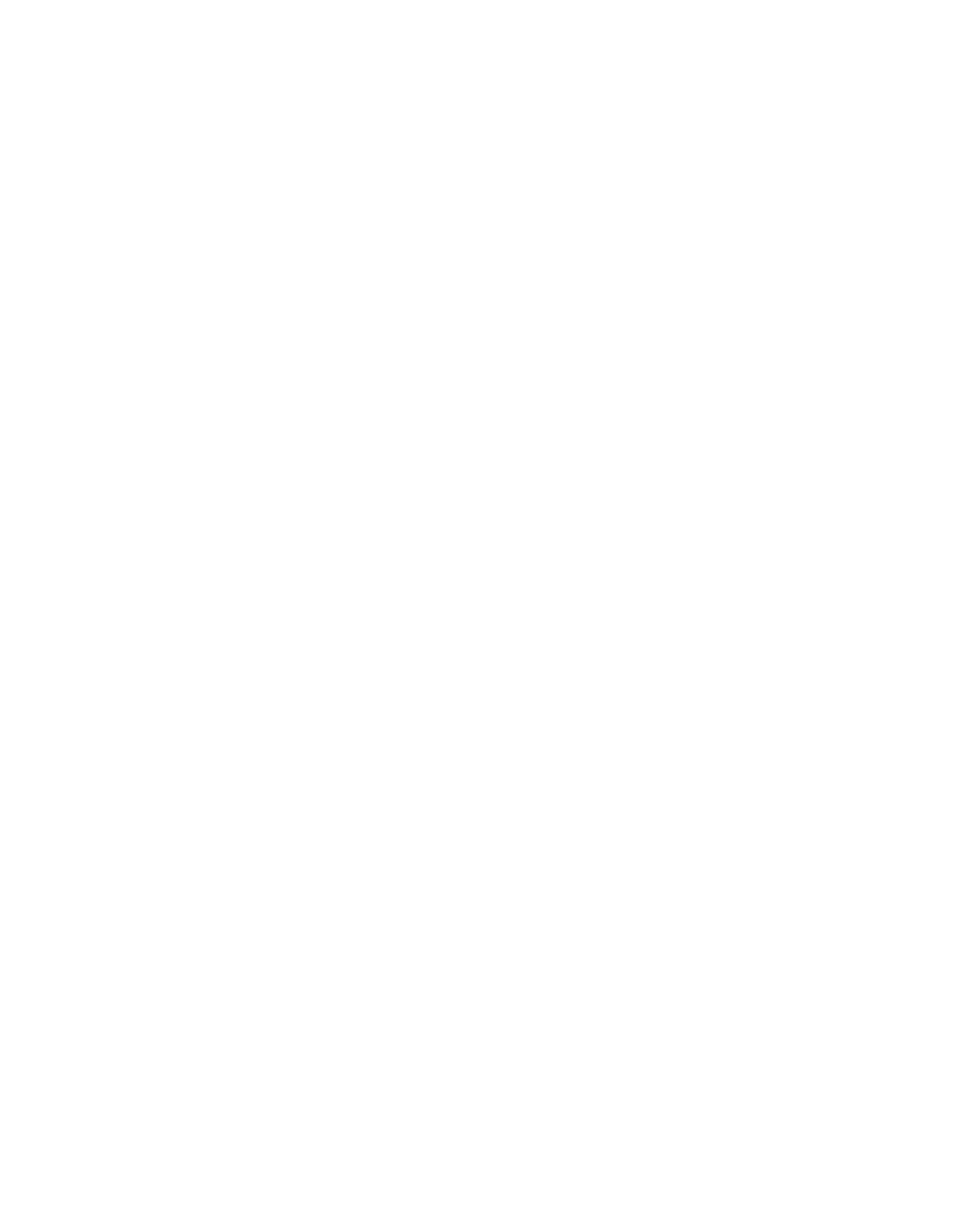



908 W. Isabella St. Salisbury, MD 21801 410-546-1551

# **Application 1986**<br>Habitat Homeownership Program of Race, color, religion of the Habitat Homeownership Program



We are pledged to the letter and spirit of U.S. policy for the achievement of equal housing opportunity throughout the nation. We encourage and support an affirmative advertising and marketing

**Dear Applicant:** Please complete this application to determine if you qualify for the Habitat for Humanity homeownership program. Please fill out the application as completely and accurately as possible. All information you include on this application will be kept confidential in accordance with the Gramm-Leach-Bliley Act.

|                                                                                                                                                                                                                                      |                                                    |            |             | 1. APPLICANT INFORMATION                                                                                                                                                                                                             |                                                                                           |            |             |
|--------------------------------------------------------------------------------------------------------------------------------------------------------------------------------------------------------------------------------------|----------------------------------------------------|------------|-------------|--------------------------------------------------------------------------------------------------------------------------------------------------------------------------------------------------------------------------------------|-------------------------------------------------------------------------------------------|------------|-------------|
| <b>Applicant's name</b>                                                                                                                                                                                                              |                                                    |            |             | Co-applicant's name                                                                                                                                                                                                                  |                                                                                           |            |             |
|                                                                                                                                                                                                                                      |                                                    |            |             |                                                                                                                                                                                                                                      |                                                                                           |            |             |
|                                                                                                                                                                                                                                      |                                                    |            |             |                                                                                                                                                                                                                                      |                                                                                           |            |             |
| <b>Social Security number</b>                                                                                                                                                                                                        | Home phone                                         | Age        |             | <b>Social Security number</b>                                                                                                                                                                                                        | Home phone                                                                                |            | Age         |
| $\Box$ Separated<br>$\Box$ Married                                                                                                                                                                                                   | $\Box$ Unmarried (Incl. single, divorced, widowed) |            |             | $\Box$ Married<br>$\Box$ Separated                                                                                                                                                                                                   | $\Box$ Unmarried (Incl. single, divorced, widowed)                                        |            |             |
| Dependents and others who will live with you (not listed by co-applicant)                                                                                                                                                            |                                                    |            |             | <b>Dependents</b> and others who will live with you (not listed by applicant)                                                                                                                                                        |                                                                                           |            |             |
| Name                                                                                                                                                                                                                                 | DOB                                                |            | Male Female | Name                                                                                                                                                                                                                                 | DOB                                                                                       | Male       | Female      |
|                                                                                                                                                                                                                                      |                                                    | □          | □           | <u> 1989 - Johann Harry Harry Harry Harry Harry Harry Harry Harry Harry Harry Harry Harry Harry Harry Harry Harry Harry Harry Harry Harry Harry Harry Harry Harry Harry Harry Harry Harry Harry Harry Harry Harry Harry Harry Ha</u> |                                                                                           | П          | $\Box$      |
| <u> 1989 - Johann Harry Harry Harry Harry Harry Harry Harry Harry Harry Harry Harry Harry Harry Harry Harry Harry Harry Harry Harry Harry Harry Harry Harry Harry Harry Harry Harry Harry Harry Harry Harry Harry Harry Harry Ha</u> |                                                    | $\Box$     | □           | <u> 1980 - Jan Barbara Barbara, manazarta da kasas da shekara 1980 - 1981 - 1982 - 1983 - 1984 - 1986 - 1986 - 19</u>                                                                                                                |                                                                                           | П          | $\Box$      |
| <u> 1989 - Johann Harry Harry Harry Harry Harry Harry Harry Harry Harry Harry Harry Harry Harry Harry Harry Harry Harry Harry Harry Harry Harry Harry Harry Harry Harry Harry Harry Harry Harry Harry Harry Harry Harry Harry Ha</u> |                                                    | □          | □           | <u> 1989 - Johann Harry Harry Harry Harry Harry Harry Harry Harry Harry Harry Harry Harry Harry Harry Harry Harry Harry Harry Harry Harry Harry Harry Harry Harry Harry Harry Harry Harry Harry Harry Harry Harry Harry Harry Ha</u> |                                                                                           | □          | □           |
| <u> 1989 - Johann Harry Hermann, fransk politik (</u>                                                                                                                                                                                |                                                    | $\Box$     | □           | <u> 1989 - Johann Stein, mars an deus Amerikaansk kommunister (</u>                                                                                                                                                                  |                                                                                           | □          | □           |
| <u> 1989 - Johann Stein, markin fan it ferstjer fan it ferstjer fan it ferstjer fan it ferstjer fan it ferstjer</u>                                                                                                                  |                                                    | □          | □           |                                                                                                                                                                                                                                      |                                                                                           | П          | □           |
| Present address (street, city, state, ZIP code)                                                                                                                                                                                      |                                                    | $\Box$ Own | $\Box$ Rent | Present address (street, city, state, ZIP code)                                                                                                                                                                                      |                                                                                           | $\Box$ 0wn | $\Box$ Rent |
|                                                                                                                                                                                                                                      |                                                    |            |             |                                                                                                                                                                                                                                      | the control of the control of the control of the control of the control of the control of |            |             |
|                                                                                                                                                                                                                                      |                                                    |            |             | If living at present address for less than two years, complete the following                                                                                                                                                         |                                                                                           |            |             |
| Last address (street, city, state, ZIP code)                                                                                                                                                                                         |                                                    | $\Box$ Own | $\Box$ Rent | Last address (street, city, state, ZIP code)                                                                                                                                                                                         |                                                                                           | $\Box$ Own | $\Box$ Rent |
|                                                                                                                                                                                                                                      |                                                    |            |             | Number of years ________________________________                                                                                                                                                                                     |                                                                                           |            |             |
|                                                                                                                                                                                                                                      |                                                    |            |             | 2. FOR OFFICE USE ONLY - DO NOT WRITE IN THIS SPACE                                                                                                                                                                                  |                                                                                           |            |             |
|                                                                                                                                                                                                                                      |                                                    |            |             |                                                                                                                                                                                                                                      |                                                                                           |            |             |
| Date of notice of incomplete application letter: _______________________________                                                                                                                                                     |                                                    |            |             |                                                                                                                                                                                                                                      |                                                                                           |            |             |
|                                                                                                                                                                                                                                      |                                                    |            |             |                                                                                                                                                                                                                                      |                                                                                           |            |             |
|                                                                                                                                                                                                                                      |                                                    |            |             |                                                                                                                                                                                                                                      |                                                                                           |            |             |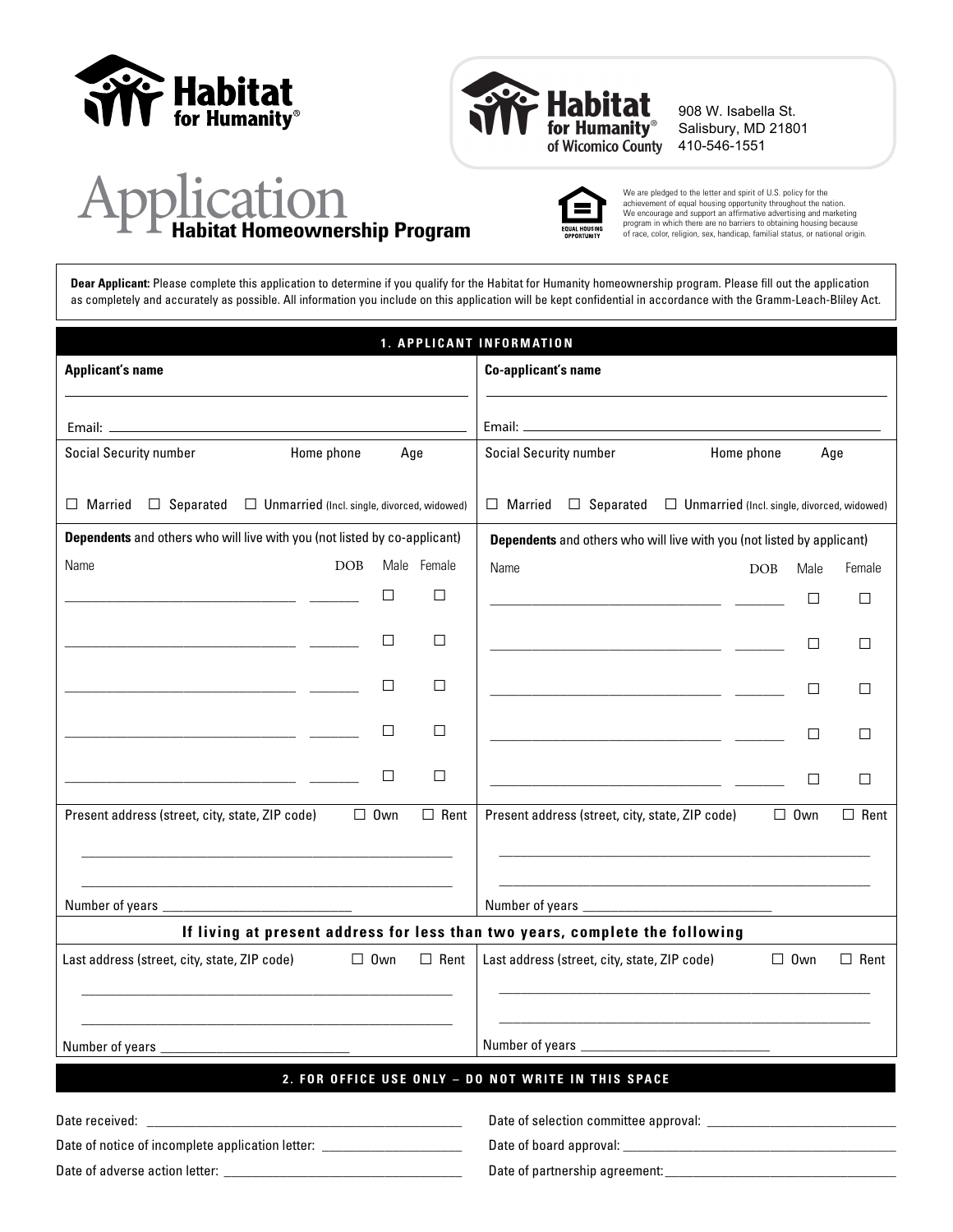#### **3. WILLINGNESS TO PARTNER**

To be considered for Habitat homeownership, you and your family must be willing to complete a certain number of "sweat-equity" hours. Your help in building your home and the homes of others is called "sweat equity" and may include clearing the lot, painting, helping with construction, working in the Habitat office, attending homeownership classes or other approved activities. Yes No

| AM WILLING TO COMPLETE THE REQUIRED SWEAT-EQUITY HOURS:                                                                                                                        | Applicant<br>Co-applicant      |  | ⊏ |  |  |
|--------------------------------------------------------------------------------------------------------------------------------------------------------------------------------|--------------------------------|--|---|--|--|
| <b>4. PRESENT HOUSING CONDITIONS</b>                                                                                                                                           |                                |  |   |  |  |
| Number of bedrooms (please circle) 1 2 3 4<br>-5                                                                                                                               |                                |  |   |  |  |
| Other rooms in the place where you are currently living:                                                                                                                       |                                |  |   |  |  |
| $\Box$ Kitchen<br>$\Box$ Bathroom<br>Living room<br>$\Box$ Dining room<br>$\Box$                                                                                               | $\Box$ Other (please describe) |  |   |  |  |
| If you rent your residence, what is your monthly rent payment? \$ / / month<br>(Please supply a copy of your lease or a copy of a money order receipt or canceled rent check.) |                                |  |   |  |  |
| Name, address and phone number of current landlord: ____________________________                                                                                               |                                |  |   |  |  |
|                                                                                                                                                                                |                                |  |   |  |  |

In the space below, describe the condition of the house or apartment where you live. Why do you need a Habitat home?

#### **5. PROPERTY INFORMATION**

| If you own your residence, what is your monthly mortgage payment? $\$ |  |       |                    |  | / month Unpaid balance \$ |
|-----------------------------------------------------------------------|--|-------|--------------------|--|---------------------------|
|                                                                       |  |       |                    |  |                           |
| Do you own land? $\Box$ No                                            |  | ∃ Yes | Monthly payment \$ |  | Unpaid balance \$         |

If you wish your property to be considered for building your Habitat home, please attach land documentation.

| <b>6. EMPLOYMENT INFORMATION</b>            |                             |                                                                                  |                             |  |
|---------------------------------------------|-----------------------------|----------------------------------------------------------------------------------|-----------------------------|--|
| <b>Applicant</b>                            |                             | Co-applicant                                                                     |                             |  |
| Name and address of <b>CURRENT</b> employer | Years on this job           | Name and address of <b>CURRENT</b> employer                                      | Years on this job           |  |
|                                             | Monthly (gross) wages<br>\$ |                                                                                  | Monthly (gross) wages<br>\$ |  |
| Type of business                            | <b>Business phone</b>       | Type of business                                                                 | <b>Business phone</b>       |  |
|                                             |                             | If working at current job less than one year, complete the following information |                             |  |
| Name and address of LAST employer           | Years on this job           | Name and address of LAST employer                                                | Years on this job           |  |
|                                             | Monthly (gross) wages<br>\$ |                                                                                  | Monthly (gross) wages<br>\$ |  |
| Type of business                            | <b>Business phone</b>       | Type of business                                                                 | <b>Business phone</b>       |  |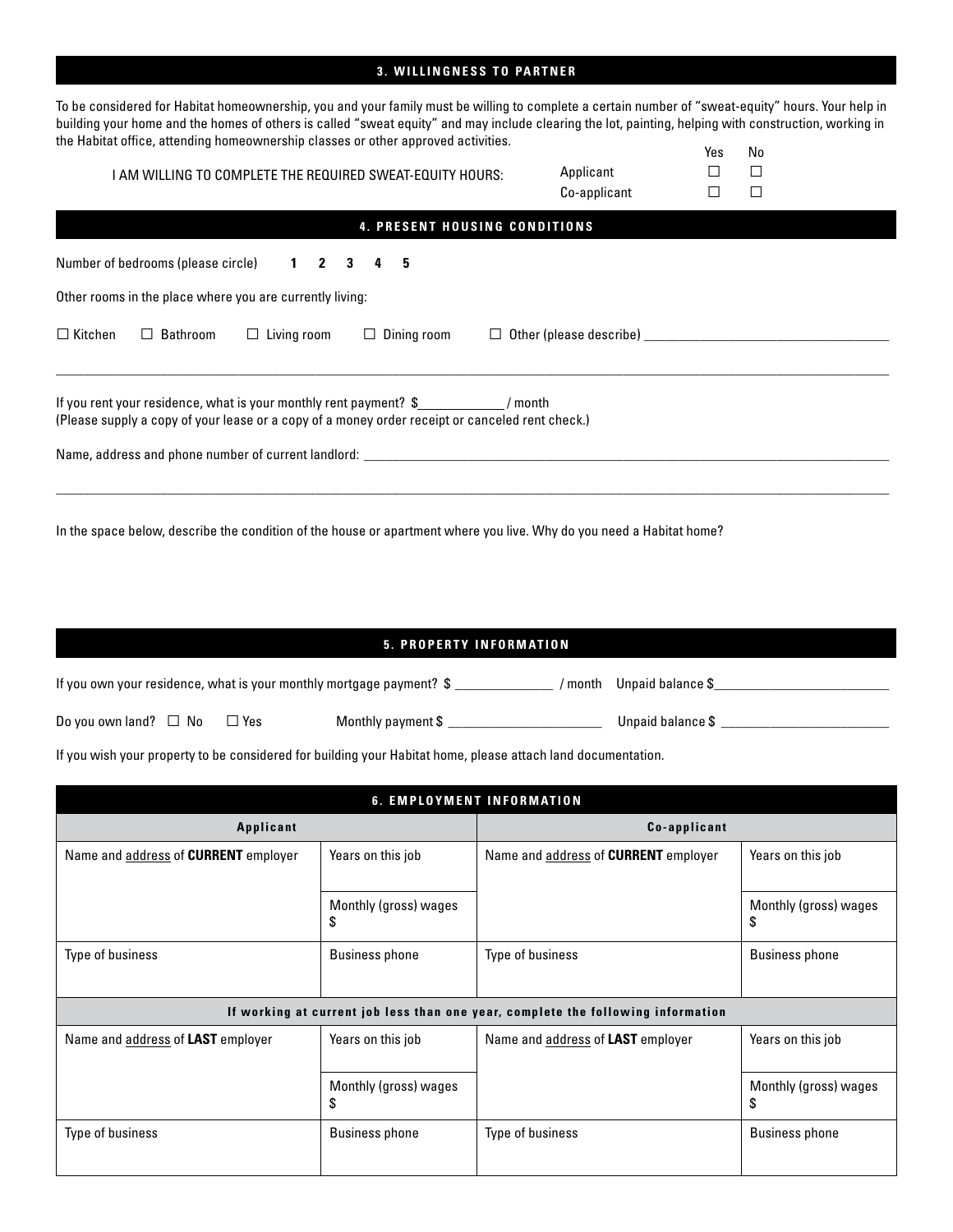#### **7. MONTHLY INCOME**

*Alimony, child support or separate maintenance income need not be revealed if the applicant or co-applicant does not chose to have it considered for repaying this loan.*

| <b>Income Source</b>   | Applicant | Co-applicant | Others in household | <b>Total</b> |
|------------------------|-----------|--------------|---------------------|--------------|
| Wages                  | \$        | \$           | \$                  |              |
| <b>TANF</b>            | \$        | \$           | \$                  |              |
| Alimony                | \$        | \$           | \$                  |              |
| Child support          | \$        | \$           | \$                  |              |
| <b>Social Security</b> | \$        | \$           | \$                  | S            |
| SSI                    | \$        | \$           | \$                  | s            |
| <b>Disability</b>      | \$        | \$           | \$                  | S            |
| Section 8 housing      | \$        | \$           | \$                  |              |
|                        | \$        | \$           | \$                  |              |
|                        | \$        | \$           | \$                  |              |
|                        | \$        | \$           | \$                  |              |
| <b>Total</b>           |           |              | \$                  |              |

|                                                        | Household members whose income is listed above |               |                       |               |  |  |
|--------------------------------------------------------|------------------------------------------------|---------------|-----------------------|---------------|--|--|
| <b>PLEASE NOTE:</b>                                    | Name                                           | Income source | <b>Monthly income</b> | Date of birth |  |  |
| Self-employed applicants<br>may be required to provide |                                                |               |                       |               |  |  |
| additional documentation<br>such as tax returns and    |                                                |               |                       |               |  |  |
| financial statements.                                  |                                                |               |                       |               |  |  |
|                                                        |                                                |               |                       |               |  |  |

#### **8. SOURCE OF DOWNPAYMENT AND CLOSING COSTS**

Where will you get the money to make the down payment (for example, savings or parents)? If you borrow the money, whom will you borrow it from, and how will you pay it back?

| 9. ASSETS                                             |                |             |     |                       |                           |
|-------------------------------------------------------|----------------|-------------|-----|-----------------------|---------------------------|
| Name of bank, savings and<br>loan, credit union, etc. | <b>Address</b> | City, state | ZIP | <b>Account number</b> | <b>Current</b><br>balance |
|                                                       |                |             |     |                       | \$                        |
|                                                       |                |             |     |                       | \$                        |
|                                                       |                |             |     |                       | \$                        |
|                                                       |                |             |     |                       | \$                        |
|                                                       |                |             |     |                       | \$                        |
|                                                       |                |             |     |                       | \$                        |
|                                                       |                |             |     |                       | \$                        |
|                                                       |                |             |     |                       | \$                        |
|                                                       |                |             |     |                       | \$                        |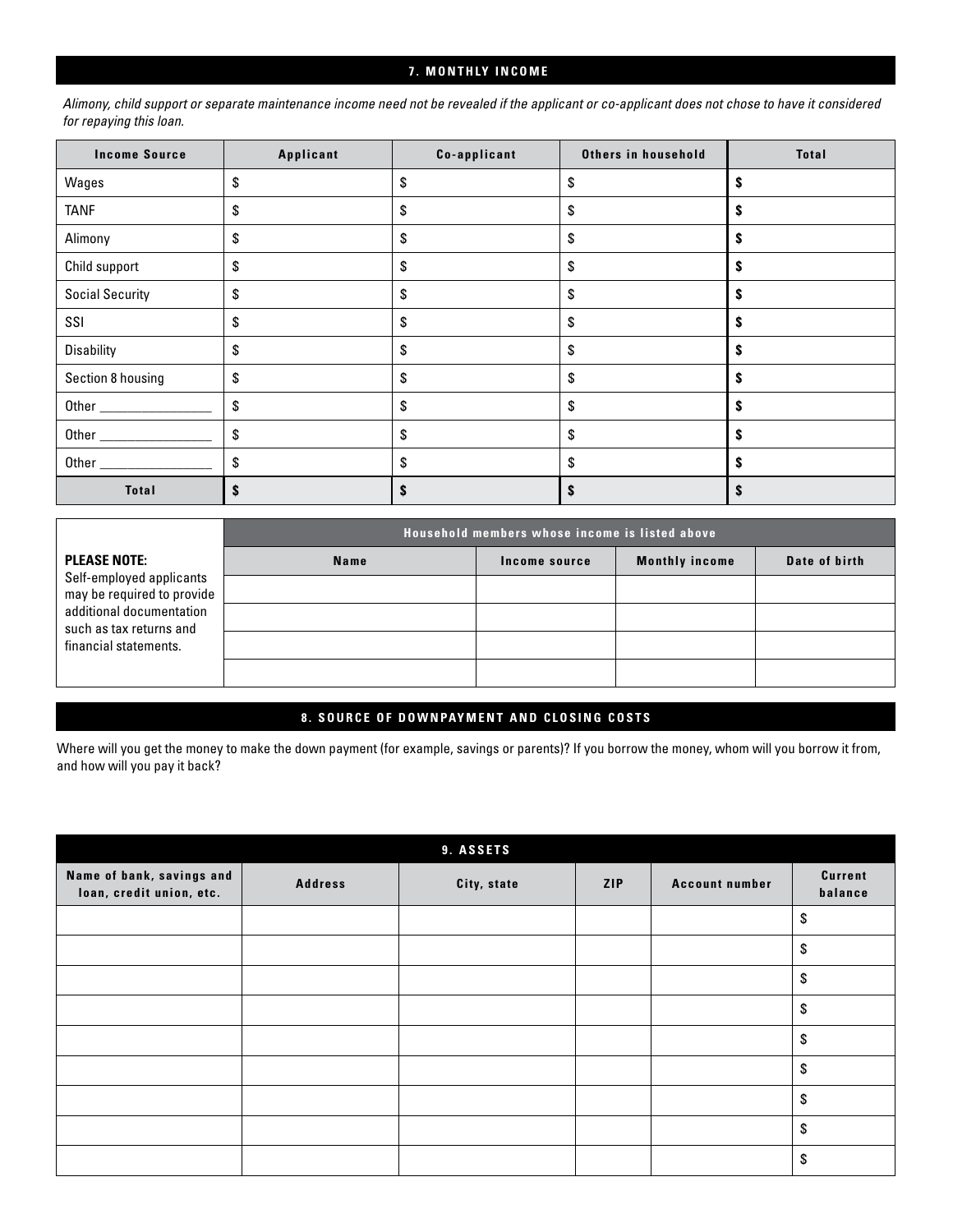#### **10. DEBT**

|                                                             |                    | To whom do you and the co-applicant(s) owe money? |                              |                    |                   |                              |
|-------------------------------------------------------------|--------------------|---------------------------------------------------|------------------------------|--------------------|-------------------|------------------------------|
|                                                             | Applicant          |                                                   |                              | Co-applicant       |                   |                              |
| <b>Account</b>                                              | Monthly<br>payment | Unpaid<br>balance                                 | <b>Months</b><br>left to pay | Monthly<br>payment | Unpaid<br>balance | <b>Months</b><br>left to pay |
| Other motor vehicle                                         | \$                 | \$                                                | \$                           | \$                 | \$                | \$                           |
| Boat                                                        | \$                 | \$                                                | \$                           | \$                 | \$                | \$                           |
| Furniture, appliance, televisions<br>(includes rent-to-own) | \$                 | \$                                                | \$                           | \$                 | \$                | \$                           |
| Alimony                                                     | \$                 | \$                                                | \$                           | \$                 | \$                | \$                           |
| Child support                                               | \$                 | \$                                                | \$                           | \$                 | \$                | \$                           |
| Credit card                                                 | \$                 | \$                                                | \$                           | \$                 | \$                | \$                           |
| Credit card                                                 | \$                 | \$                                                | \$                           | \$                 | \$                | \$                           |
| Credit card                                                 | \$                 | \$                                                | \$                           | \$                 | \$                | \$                           |
| <b>Total medical</b>                                        | \$                 | \$                                                | \$                           | \$                 | \$                | \$                           |
| Other                                                       | \$                 | \$                                                | \$                           | \$                 | \$                | \$                           |
| Other                                                       | \$                 | \$                                                | \$                           | \$                 | \$                | \$                           |
| <b>Total</b>                                                | \$                 | \$                                                | \$                           | \$                 | \$                | \$                           |

| <b>Monthly expenses</b>  |           |              |              |  |
|--------------------------|-----------|--------------|--------------|--|
| <b>Account</b>           | Applicant | Co-applicant | <b>Total</b> |  |
| Rent                     | \$        | \$           | \$           |  |
| <b>Utilities</b>         | \$        | \$           | \$           |  |
| Insurance                | \$        | \$           | $\$$         |  |
| Child care               | \$        | \$           | \$           |  |
| Internet service         | \$        | \$           | \$           |  |
| Cell phone               | \$        | \$           | \$           |  |
| Land line                | \$        | \$           | \$           |  |
| <b>Business expenses</b> | \$        | \$           | \$           |  |
| Union dues               | \$        | \$           | \$           |  |
| Other                    | \$        | \$           | \$           |  |
| Other                    | \$        | \$           | \$           |  |
| Other                    | \$        | \$           | \$           |  |
| <b>Total</b>             | \$        | \$           | \$           |  |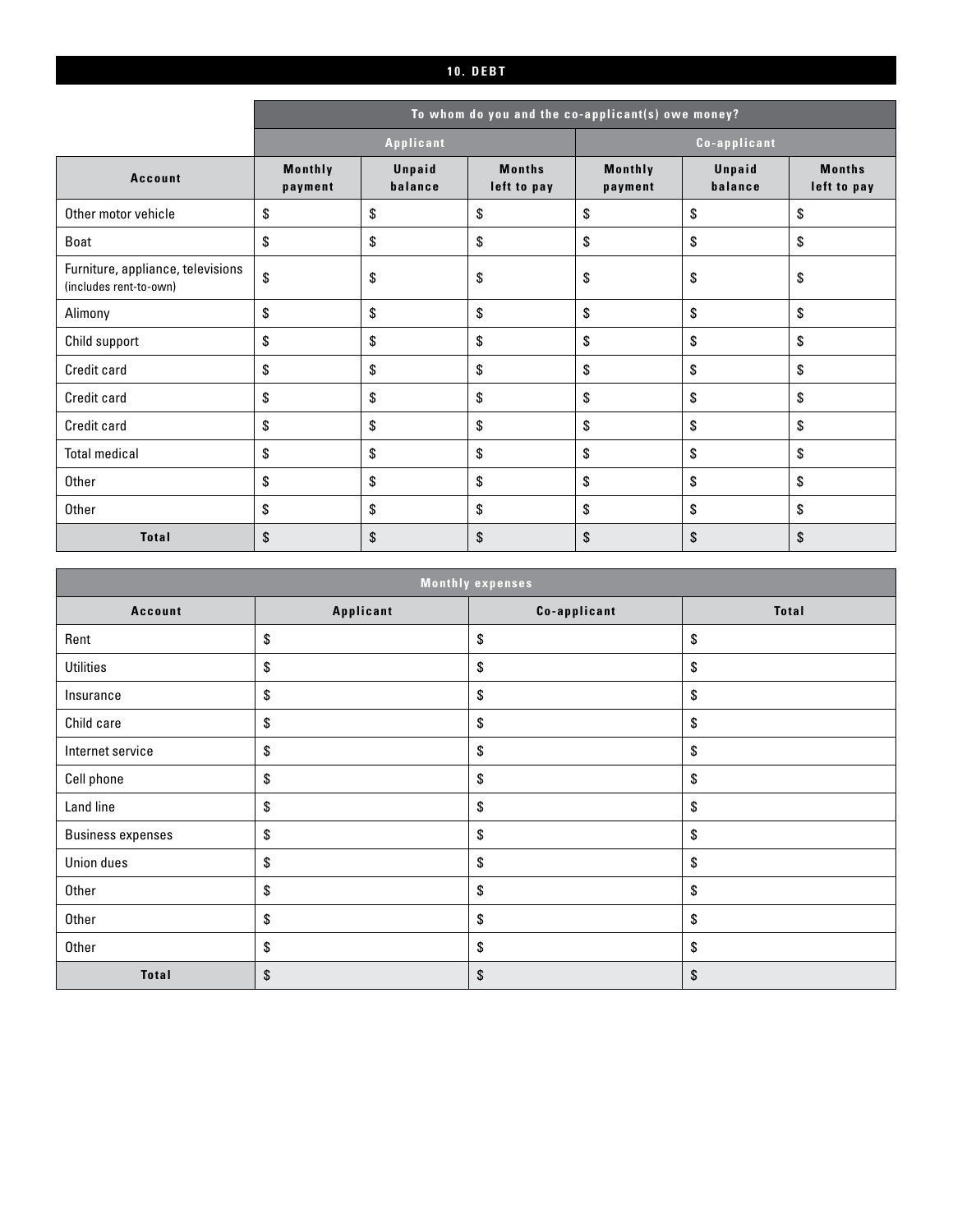|    | <b>11. DECLARATIONS</b>                                                                                                |               |           |               |           |  |
|----|------------------------------------------------------------------------------------------------------------------------|---------------|-----------|---------------|-----------|--|
|    | Please circle the word that best answers the following questions for you and the co-applicant                          |               |           |               |           |  |
|    | Applicant<br>Co-applicant                                                                                              |               |           |               |           |  |
| а. | Do you have any outstanding judgments because of a court decision against you?                                         | Yes           | $\Box$ No | Yes<br>$\Box$ | $\Box$ No |  |
| b. | Have you been declared bankrupt within the past seven years?                                                           | Yes<br>$\Box$ | $\Box$ No | П<br>Yes      | $\Box$ No |  |
| c. | Have you had property foreclosed on in the past seven years?                                                           | Yes<br>П      | $\Box$ No | П<br>Yes      | $\Box$ No |  |
| d. | Are you currently involved in a lawsuit?                                                                               | Yes<br>$\Box$ | $\Box$ No | $\Box$ Yes    | $\Box$ No |  |
| е. | Are you paying alimony or child support?                                                                               | Yes<br>П      | $\Box$ No | $\Box$ Yes    | $\Box$ No |  |
| f. | Are you a U.S. citizen or permanent resident?                                                                          | Yes<br>□      | $\Box$ No | $\Box$ Yes    | $\Box$ No |  |
|    | If you answered "yes" to any question a through e, or "no" to question f, please explain on a separate piece of paper. |               |           |               |           |  |

### **12. AUTHORIZATION AND RELEASE**

I understand that by filing this application, I am authorizing Habitat for Humanity to evaluate my actual need for the Habitat homeownership program, my ability to repay the no-interest loan and other expenses of homeownership, and my willingness to be a partner through sweat equity. I understand that the evaluation will include personal visits, a credit check and employment verification. I have answered all the questions on this application truthfully. I understand that if I have not answered the questions truthfully, my application may be denied, and that even if I have already been selected to receive a Habitat home, I may be disqualified from the program. The original or a copy of this application will be retained by Habitat for Humanity even if the application is not approved.

I also understand that Habitat for Humanity screens all applicant families on the sex offender registry. By completing this application, I am submitting myself to such an inquiry. I further understand that by completing this application, I am submitting myself to a criminal background check.

Applicant signature Date Co-applicant signature Date Co-applicant signature Date

X \_\_\_\_\_\_\_\_\_\_\_\_\_\_\_\_\_\_\_\_\_\_\_\_\_\_\_\_\_\_\_\_\_\_\_\_\_\_\_\_\_\_\_\_\_\_\_\_\_\_\_\_\_\_ X \_\_\_\_\_\_\_\_\_\_\_\_\_\_\_\_\_\_\_\_\_\_\_\_\_\_\_\_\_\_\_\_\_\_\_\_\_\_\_\_\_\_\_\_\_\_\_\_\_\_\_\_\_\_\_

**PLEASE NOTE:** If more space is needed to complete any part of this application, please use a separate sheet of paper and attach it to this application. Please mark your additional comments with "A" for applicant or "C" for co-applicant.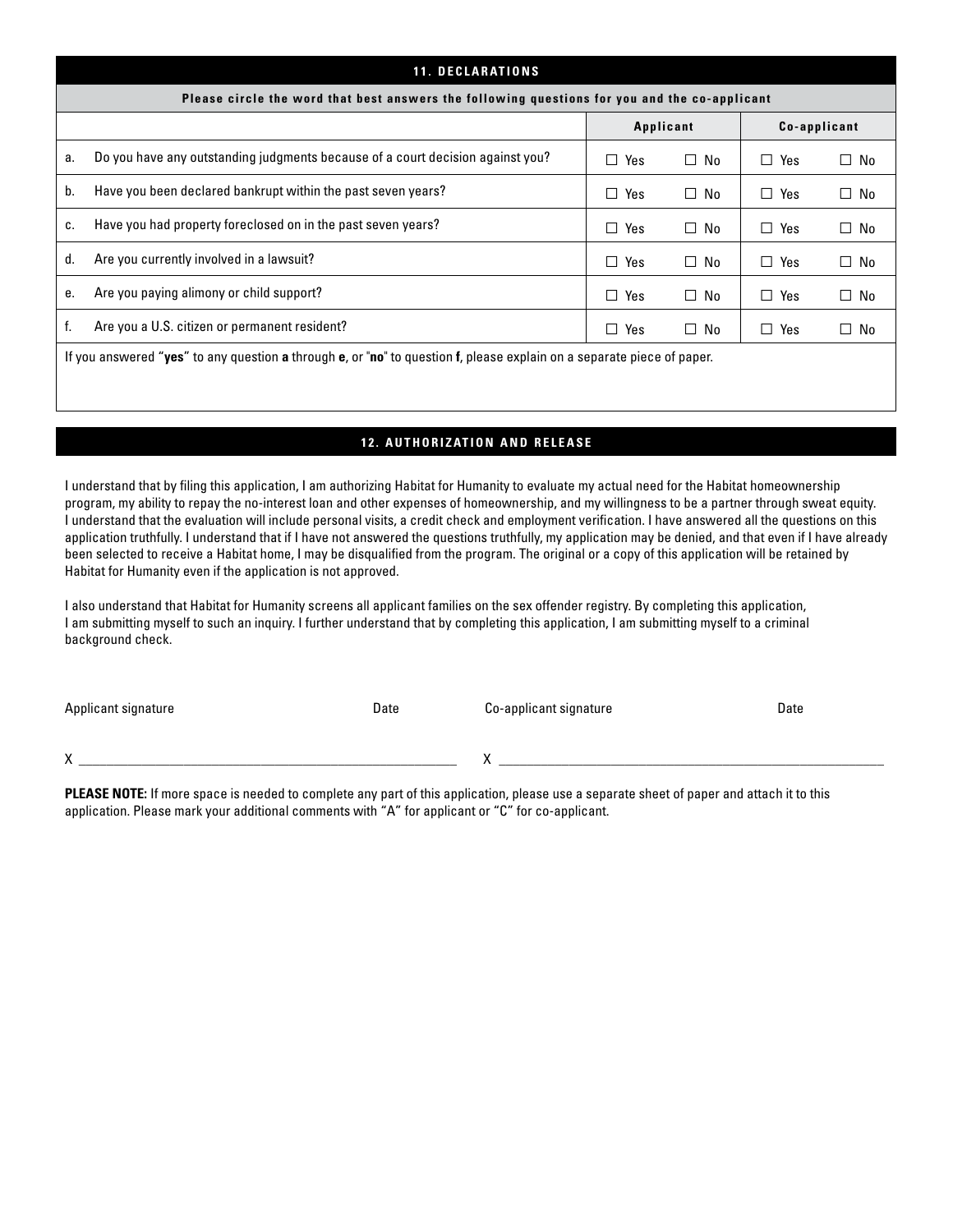#### **13. INFORMATION FOR GOVERNMENT MONITORING PURPOSES**

**PLEASE READ THIS STATEMENT BEFORE COMPLETING THE BOX BELOW:** The following information is requested by the federal government for loans related to the purchase of homes, in order to monitor the lender's compliance with equal credit opportunity and fair housing laws. You are not required to furnish this information, but are encouraged to do so. The law provides that a lender may neither discriminate on the basis of this information, nor on whether you choose to furnish it or not. However, if you choose not to furnish it, under federal regulations this lender is required to note ethnicity, race and sex on the basis of visual observation or surname. If you do not wish to furnish the information below, please check the box below.

| Applicant                                                            | Co-applicant                                                         |
|----------------------------------------------------------------------|----------------------------------------------------------------------|
|                                                                      |                                                                      |
| $\Box$ I do not wish to furnish this information                     | $\Box$ I do not wish to furnish this information                     |
| <b>Race</b> (applicant may select more than one racial designation): | <b>Race</b> (applicant may select more than one racial designation): |
| $\Box$ American Indian or Alaska Native                              | $\Box$ American Indian or Alaska Native                              |
| Native Hawaiian or other Pacific Islander<br>$\Box$                  | Native Hawaiian or other Pacific Islander<br>П                       |
| $\Box$ Black/African-American                                        | Black/African-American<br>П                                          |
| $\Box$ White                                                         | White<br>П                                                           |
| $\Box$ Asian                                                         | $\Box$ Asian                                                         |
|                                                                      |                                                                      |
| <b>Ethnicity:</b>                                                    | <b>Ethnicity:</b>                                                    |
| $\Box$ Hispanic or Latino<br>$\Box$ Non-Hispanic or Latino           | $\Box$ Hispanic or Latino $\Box$ Non-Hispanic or Latino              |
| Sex:                                                                 | Sex:                                                                 |
| $\Box$ Female<br>$\Box$ Male                                         | $\Box$ Female<br>$\Box$ Male                                         |
| Birthdate: $\frac{1}{2}$ / $\frac{1}{2}$ / $\frac{1}{2}$             | Birthdate: _____ / ____ / _____                                      |
| <b>Marital status:</b>                                               | <b>Marital status:</b>                                               |
| $\Box$ Married                                                       | $\Box$ Married                                                       |
| $\Box$ Separated                                                     | $\Box$ Separated                                                     |
| $\Box$ Unmarried (Incl. single, divorced, widowed)                   | $\Box$ Unmarried (Incl. single, divorced, widowed)                   |
|                                                                      |                                                                      |
| <b>Veteran:</b> $\Box$ Yes<br>$\Box$ No                              | Veteran: $\Box$ Yes<br>$\Box$ No                                     |
|                                                                      |                                                                      |

| To be completed only by the person conducting the interview |                                    |      |  |
|-------------------------------------------------------------|------------------------------------|------|--|
|                                                             | Interviewer's name (print or type) |      |  |
| This application was taken by:                              |                                    |      |  |
| $\Box$ Face-to-face interview                               | Interviewer's signature            | Date |  |
| $\Box$ By mail                                              |                                    |      |  |
| By telephone<br>$\Box$                                      | Interviewer's phone number         |      |  |
|                                                             |                                    |      |  |